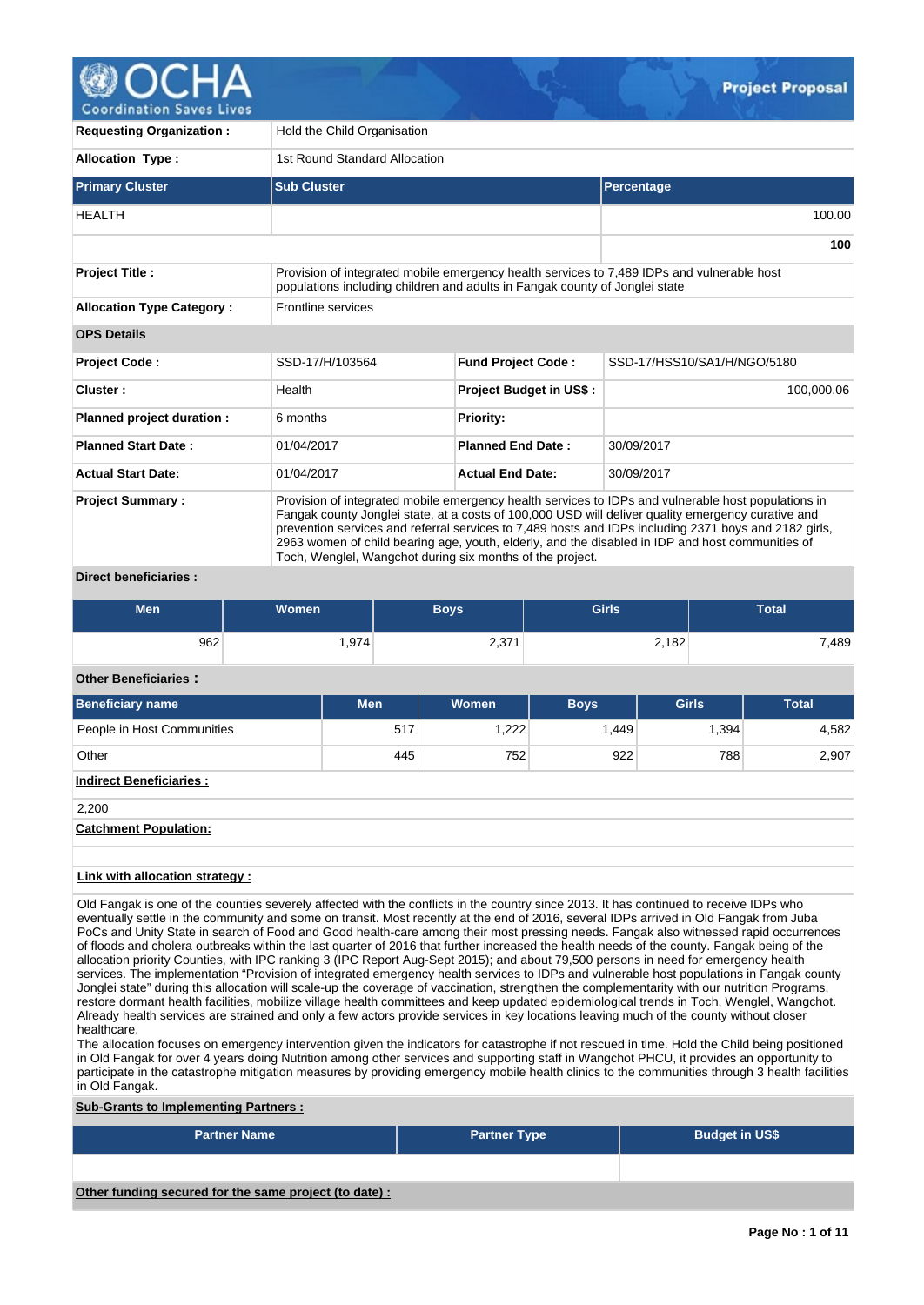| <b>Other Funding Source</b> | <b>Other Funding Amount</b> |
|-----------------------------|-----------------------------|
|                             |                             |

# **Organization focal point :**

| <b>UI GUILLANDII IUCAI PUIIII</b> . |                          |                         |                            |  |  |  |  |  |
|-------------------------------------|--------------------------|-------------------------|----------------------------|--|--|--|--|--|
| <b>Name</b>                         | <b>Title</b>             | Email                   | <b>IPhone</b>              |  |  |  |  |  |
| Kiweesi Alex                        | <b>Programs Director</b> | kiwesi@holdthechild.org | <sup>1</sup> +211955015259 |  |  |  |  |  |
| Kokole Emmanuel                     | Associate Coordinator    | kokole@holdthechild.org | +211912382755              |  |  |  |  |  |
|                                     |                          |                         |                            |  |  |  |  |  |

## **BACKGROUND**

### **1. Humanitarian context analysis**

Since the spark of violence in December 2013 in South Sudan, there has been a protracted displacement tens of thousands people majority of them women, girls, boys, elderly people and people with disability from across the country; with heightened impact in Jonglei, Upper Nile and Unity states. IDP and Host communities in Fangak (Old fangak) continue to witness high rates of morbidities and mortalities related to both communicable and non communicable diseases such as malaria, acute watery diarrhoea, Pneumonia, trauma, measles, etc. continue to claim lives of children under fives and adults. Pregnancy and delivery complications due to lack of referral services or breakage in secondary health care services continue to threaten the lives of pregnant.

Boys for example are seen to be at much higher risk of acute malnutrition than their girls counter parts; boys as young as 5 years could be taken to the cattle camps and could not access immunization and other health services thereby putting them at much higher risk of death. The under five girls and boys for example do not compete their full immunization schedules as health facilities are either dilapidated or looted/destroyed; this increase their vulnerability to mortality and morbidity due to immunisable diseases such as measles, pneumonia and Tetanus.

The only available health facilities are under equipped. Sudan Medical Center is working along with MSF France to manage the only referral PHCC in the area. MSF supporting the inpatient care as well as conducting referrals for far health facilities. Most of the health facilities, Primary Healthcare Units, lack the capacity to provide the much needed healthcare magnitude looking at the increasing needs in the area due to the recent crises (flooding, Cholera, economic meltdown hiking prices of commodities and the locally famine declared recently). As a result of the sustained contesting between the opposition and the government in northern Jonglei, and Southern Upper Nile, Southern Unity; it is anticipated that the more displacement in and out of Fangak will be witnessed during the dry season of 2016. With the recent shelling in Unity state more arrivals of IDPs have been registered in Old fangak to a cumulative of 22,401 individuals posing more stress on the existing health services and thus the need to emergency health interventions in the area.

#### **2. Needs assessment**

The people of Fangak and IDPs coming in to fangak largely need health services, nutrition services and NFIs. Focusing on Health, the commonest causes of morbitty include Malaria, Pneumonia, Watery Diarrhea, among children and includes STIs and infections. In the last 2 quarters of 2016, massive movements in to Fangak were noted. THis has constrained the functional health facilities. With already low capacity, health services are direly needed. MSF-F only runs the PHCC conducting In-patient care and referrals. The PHCUs in the outskirts are either collapsed or not well staffed. Let alone shortage of drugs.

### **3. Description Of Beneficiaries**

The project will provide support for basic preventative, curative and referral services for 32,260 children, men and women from both IDP and host communities in Toch, Wenglel, Wangchot catchment areas of Old Fangak;

- Health education for 7,509 children and adults in the catchment population
- 2,415 boys and 1,731 girls through routine expanded program on immunization (EPI)
- Consultations for 11,937 individuals including children and adults
- Antenatal care services to 966 pregnant women
- Emergency reproductive health care services to 6,452 children and adults

## **4. Grant Request Justification**

Old Fangak is one of the hit counties following the conflicts that engulfed South Sudan since 2013. Most recently, the area has witnessed flooding, cholera outbreak that worsened the situation. Despite the reduced resources, more people came in to Fangak within the last quarter of 2016 on daily basis spilling over through the beginning of 2017. At the moment, there are limited health services in the county. MSF-France is managing the main health facility in the center of the town conducting In-patient management and referrals for far facilities. Sudan Medical Council works hand in hand with MSF at the main facility. Most of the PHCUs in the outskirts of Old Fangak within a radius of 1 hour 30 minutes by speed boat and almost whole day using canoe, have limited capacity in terms of staffing and infrastructure. Being a national organization working in Old fangak supporting nutrition and health before and during the crisis in the area; Hold the Child has a good understanding of the local context, local networks as well as the capacity to provide the most critical services during emergencies even within limited humanitarian corridor. Within the current resource constraint, Hold the Child will enhance resilience capacity of the communities to cope during emergencies and reduce excess morbidity and mortality children and women in the selected locations of fangak during this funding cycle.

Funds requested under this current allocation will awaken the resource constrained Wangchot health facility in the outskirt Bomas of Old fangak which has long supported the decongestion of the referral PHCC at Old fangak, and support the scaling-up of our operations to cover Toch and Wenglel. Under this funding allocation, Hold the Child will complement the existing nutrition services as well as the health services provided by partner organizations and harness the provision of survival and welfare of Children among hosts and IDP communities in the area. This funding will focus on the treatment of the highest causes of morbidity in the area including Malaria, Watery Diarrhea, Upper Respiratory track infections including, Pneumonia and common STIs.

## **5. Complementarity**

### **LOGICAL FRAMEWORK**

**Overall project objective**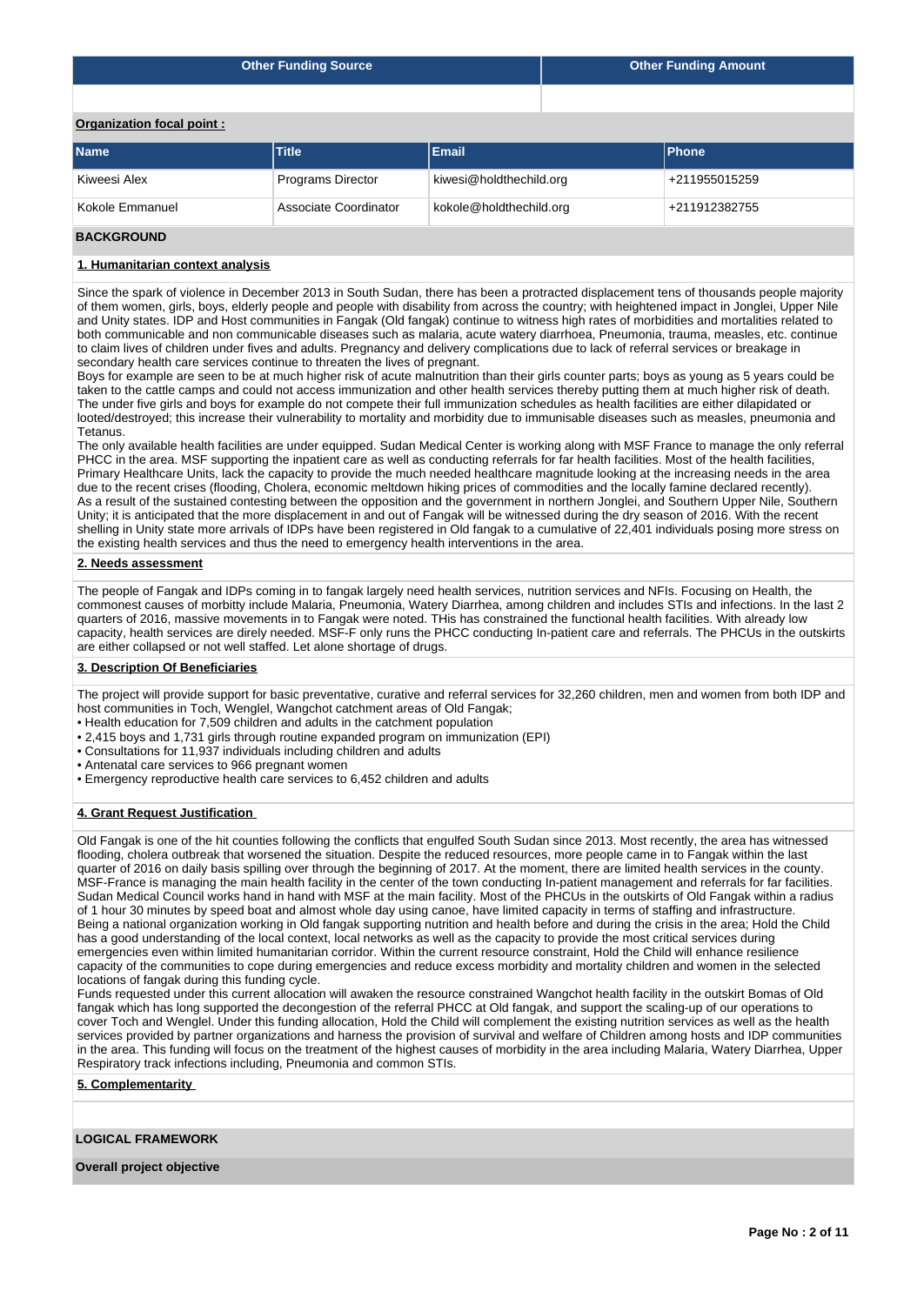To reduce the impact of morbidity and mortality associated with communicable diseases, tropical diseases, malnutrition, unsafe child deliveries and victims of gender based violence, sexual abuse and trauma in Fangak county's IDP and host communities of Toch, Wenglel and Wangchot, targeting 7,489 individuals including 2371 boys and 2182 girls, 1975 women and 962 male comprising of all age groups.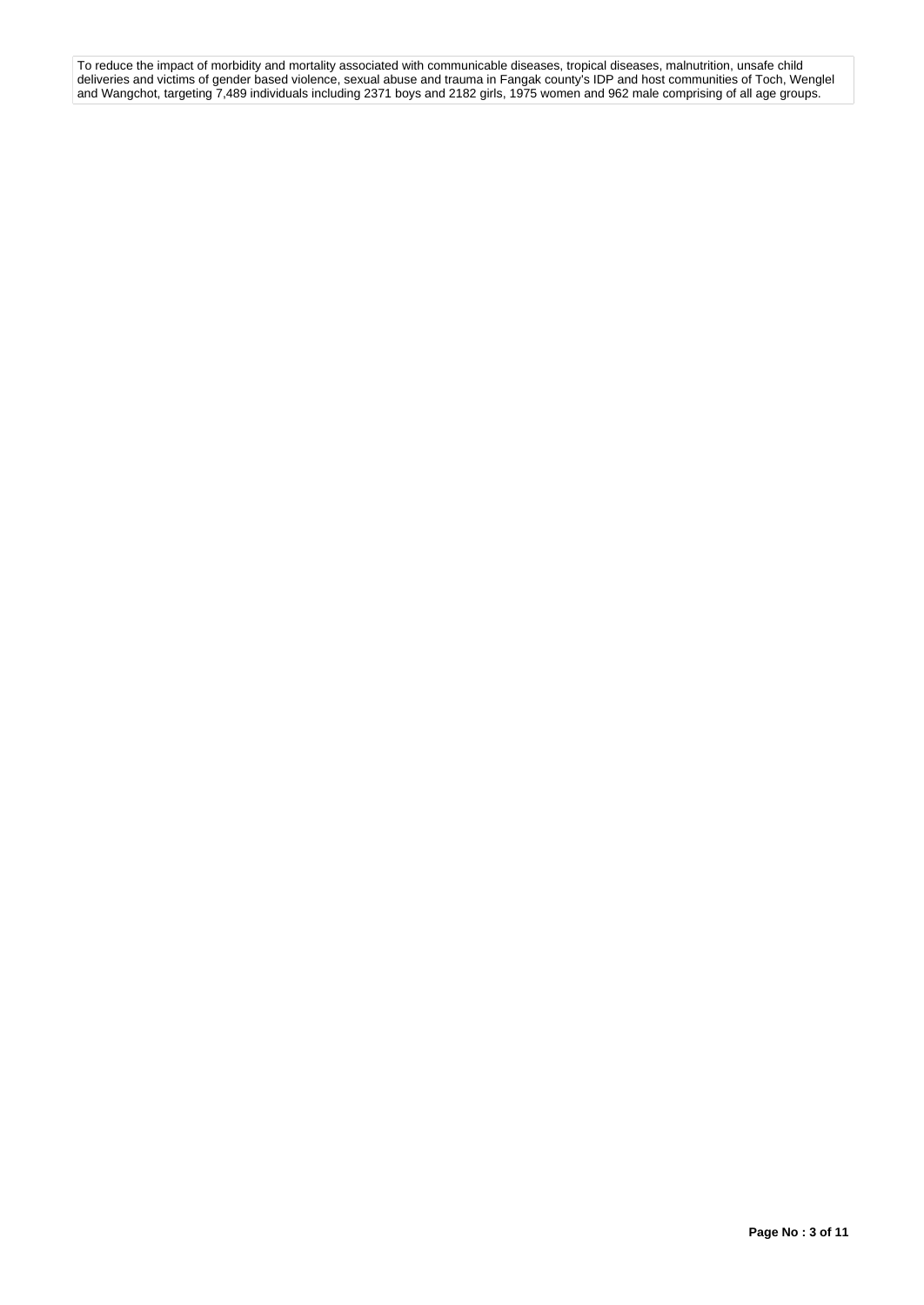| <b>HEALTH</b>                                                                                                                          |                                                                                                      |                                 |  |  |  |  |  |  |  |  |
|----------------------------------------------------------------------------------------------------------------------------------------|------------------------------------------------------------------------------------------------------|---------------------------------|--|--|--|--|--|--|--|--|
| <b>Cluster objectives</b>                                                                                                              | <b>Strategic Response Plan (SRP) objectives</b>                                                      | <b>Percentage of activities</b> |  |  |  |  |  |  |  |  |
| Essential clinical health services are inclusive<br>and implemented with dignity targeting<br>specific needs of vulnerable populations | SO2: Protect the rights and uphold the dignity<br>of the most vulnerable                             | 60                              |  |  |  |  |  |  |  |  |
| Prevent, detect and respond to epidemic<br>prone disease outbreaks in conflict-affected<br>and vulnerable populations                  | SO1: Save lives and alleviate the suffering of<br>those most in need of assistance and<br>protection | 40                              |  |  |  |  |  |  |  |  |
|                                                                                                                                        |                                                                                                      |                                 |  |  |  |  |  |  |  |  |

**Contribution to Cluster/Sector Objectives :** Aimed at offsetting the heightened demand on the existing services at Old fangak referral PHCC; The project will improve the local health staffing, medical supplies chain, screening, case management and referrals, surveillance and health data quality & flow from the target communities; aimed at increasing access to preventative and basic curative health services for children, women and men in Toch, Wenglel and Wangchot during the six months period. Working the partners at old fangak and other related cluster partners. The project will directly contributes Cluster objectives 2 and 3

#### **Outcome 1**

Improved access to basic preventive health services to 3,895 children, men and women from both IDP and host communities in Toch, Wenglel, Wangchot catchment areas of Old Fangak

## **Output 1.1**

## **Description**

Conducted Health education for 2061 children and adults in the catchment population for Wangchot, Toch and Wanglel in Old Fangak county

#### **Assumptions & Risks**

Continued access to target locations, stable communication networks,

## **Indicators**

|                                              |                |                                                                                 |     | <b>End cycle beneficiaries</b>      |     |     | End<br>cycle |
|----------------------------------------------|----------------|---------------------------------------------------------------------------------|-----|-------------------------------------|-----|-----|--------------|
| Code                                         | <b>Cluster</b> | <b>Indicator</b>                                                                |     | Men   Women   Boys   Girls   Target |     |     |              |
| Indicator 1.1.1                              | <b>HEALTH</b>  | [Frontline services] Number of people reached by<br>health education /promotion | 540 | 1.102                               | 159 | 260 | 2,061        |
| Moans of Vorification - Penerts, Testeminals |                |                                                                                 |     |                                     |     |     |              |

#### **Means of Verification :** Reports, Testominals

**Activities**

### **Activity 1.1.1**

Conduct training for staff on health education approaches to patients

## **Activity 1.1.2**

Conduct routine health education for patients during outreach services

#### **Activity 1.1.3**

Strengthen regular engagement of the 3 village health committees in the delivery of health services in Toch, Wanglel and Wangchot

## **Output 1.2**

#### **Description**

Increased access to immunization services for 880 boys and 954 girls through routine expanded program on immunization (EPI) diseases in Old Fangak's Toch, Wangchot and Wanglel areas

### **Assumptions & Risks**

Availability of vaccines from core pipeline partners, good access to the communities

#### **Indicators**

|                                                                    |                |                                                                                                                                |            | End cycle beneficiaries       |     |     | <b>End</b><br>cycle |
|--------------------------------------------------------------------|----------------|--------------------------------------------------------------------------------------------------------------------------------|------------|-------------------------------|-----|-----|---------------------|
| Code                                                               | <b>Cluster</b> | <b>Indicator</b>                                                                                                               | <b>Men</b> | Women   Boys   Girls   Target |     |     |                     |
| Indicator 1.2.1                                                    | HEALTH         | [Frontline services] Number of children 6 to 59<br>months receiving measles vaccinations in<br>emergency or returnee situation |            |                               | 950 | 884 | 1.834               |
| <b>Means of Verification:</b> Reports, invoices, requisition forms |                |                                                                                                                                |            |                               |     |     |                     |

# **Activities**

**Activity 1.2.1** 

| Request for vaccines and cold boxes                   |
|-------------------------------------------------------|
| Activity 1.2.2                                        |
| Support in monitoring cold chain system in Old Fangak |
| Activity 1.2.3                                        |
| Conduct outreach vaccination exercises                |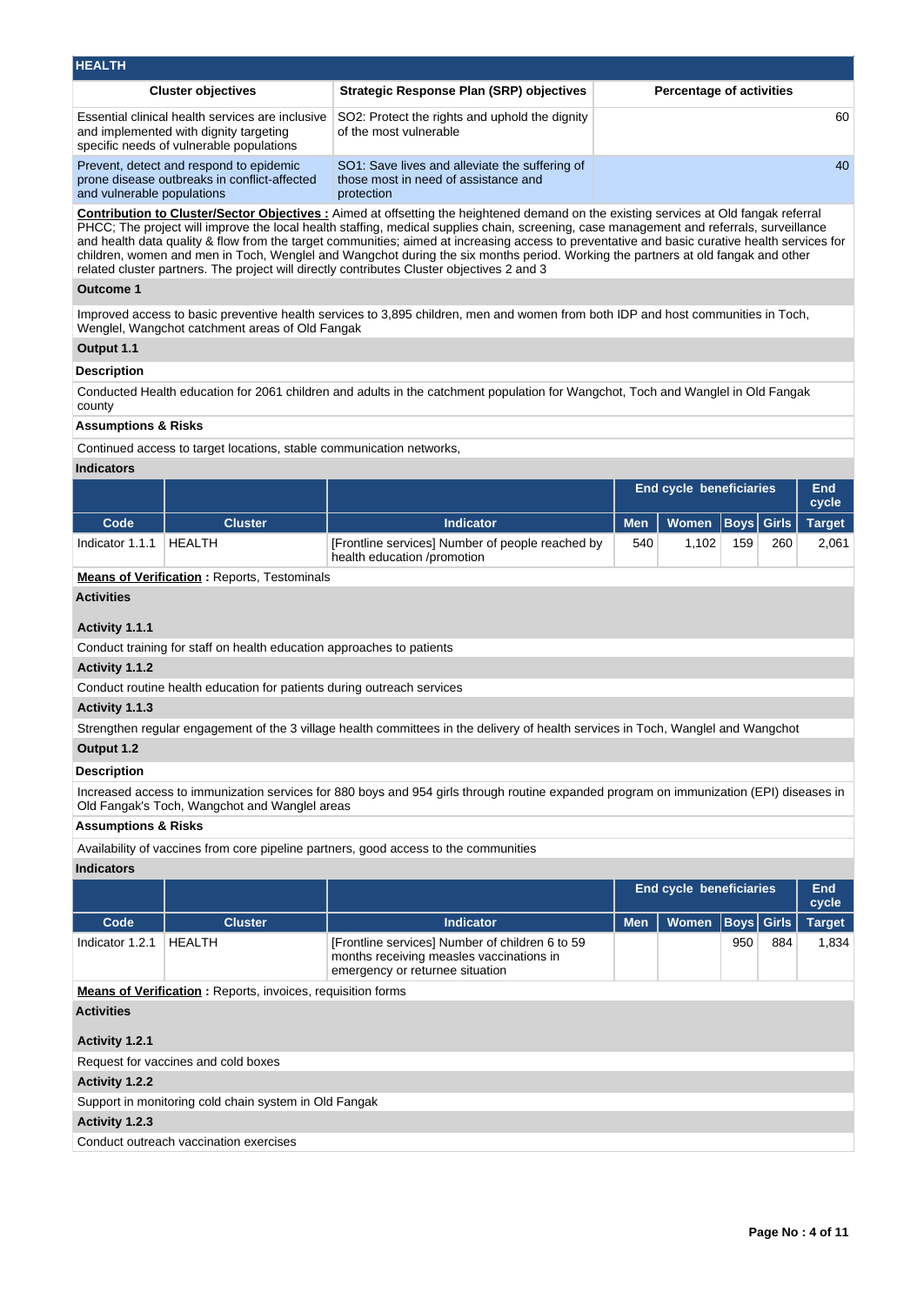## **Outcome 2**

Improved access to basic curative primary healthcare services to 8,145 children, men and women from both IDP and host communities in Toch, Wenglel, Wangchot catchment areas of Old Fangak

## **Output 2.1**

## **Description**

Increased coverage for general patient consultations for 7,889 individuals including children and adults in the 3 mobile sites of Wangchot, Wanglel and Toch

#### **Assumptions & Risks**

Continued access to target locations, stable communication networks

#### **Indicators**

|                 |                                       |                                                                                                       | <b>End cycle beneficiaries</b> |              |                   |           | End<br>cycle  |
|-----------------|---------------------------------------|-------------------------------------------------------------------------------------------------------|--------------------------------|--------------|-------------------|-----------|---------------|
| Code            | <b>Cluster</b>                        | <b>Indicator</b>                                                                                      | <b>Men</b>                     | <b>Women</b> | <b>Boys</b> Girls |           | <b>Target</b> |
| Indicator 2.1.1 | <b>HEALTH</b>                         | [Frontline services] Total number of U5 deaths<br>recorded within the facility                        |                                |              | 5                 | 5         | 10            |
|                 | <b>Means of Verification: Reports</b> |                                                                                                       |                                |              |                   |           |               |
| Indicator 2.1.2 | <b>HEALTH</b>                         | Percentage of deaths in under-5                                                                       |                                |              |                   |           | 5             |
|                 | <b>Means of Verification: Reports</b> |                                                                                                       |                                |              |                   |           |               |
| Indicator 2.1.3 | <b>HEALTH</b>                         | [Frontline services] Number of outpatient<br>consultations in conflict and other vulnerable<br>states | 830                            | 1,912        | 2,43<br>0         | 2,31<br>7 | 7,489         |
|                 | <b>Means of Verification: Reports</b> |                                                                                                       |                                |              |                   |           |               |
| Indicator 2.1.4 | <b>HEALTH</b>                         | Number of inpatient cases of SAM identified and<br>referred for IPT                                   |                                |              |                   |           | 246           |
|                 | <b>Means of Verification: Reports</b> |                                                                                                       |                                |              |                   |           |               |
| Indicator 2.1.5 | HEALTH                                | NUmber of clincally identified HIV/TB cases<br>referred for care                                      |                                |              |                   |           | 154           |
|                 | <b>Means of Verification: Reports</b> |                                                                                                       |                                |              |                   |           |               |
| Activities      |                                       |                                                                                                       |                                |              |                   |           |               |

# **Activity 2.1.1**

Recruit specialized health personnel to compose a technical mobile team

### **Activity 2.1.2**

Procure examination sets and mobile unit setup equipment

## **Activity 2.1.3**

Conduct training for local staff on the provision of emergency healthcare

## **Activity 2.1.4**

Conduct regular consultations and treatment of patients with common communicable and tropical diseases

#### **Activity 2.1.5**

Conduct referrals for cases requiring additional caret to Old fangak PHCC

### **Activity 2.1.6**

Screen and refer cases of Malnutrition for SAM and MAM management

## **Activity 2.1.7**

Conduct clinical case finding for TB and HIV

#### **Activity 2.1.8**

Conduct referral and linkage of clinically identified TB and HIV cases to service points

# **Output 2.2**

# **Description**

Increased access to Antenatal care, and BEmONC services to 256 pregnant women in Toch, Wangchot and Wanglel catchment areas of Fangak during six months of the project

## **Assumptions & Risks**

Good access to the mobile site areas

## **Indicators**

|                 |                |                                                                               |            | End cycle beneficiaries       |  | End<br>cycle |
|-----------------|----------------|-------------------------------------------------------------------------------|------------|-------------------------------|--|--------------|
| Code            | <b>Cluster</b> | <b>Indicator</b>                                                              | <b>Men</b> | Women   Boys   Girls   Target |  |              |
| Indicator 2.2.1 | HFAI TH        | [Frontline services] Number of facilities providing<br><b>BEMONC</b> services |            |                               |  |              |

**Means of Verification :** Facility reports, Supplies tracking records, Testimonials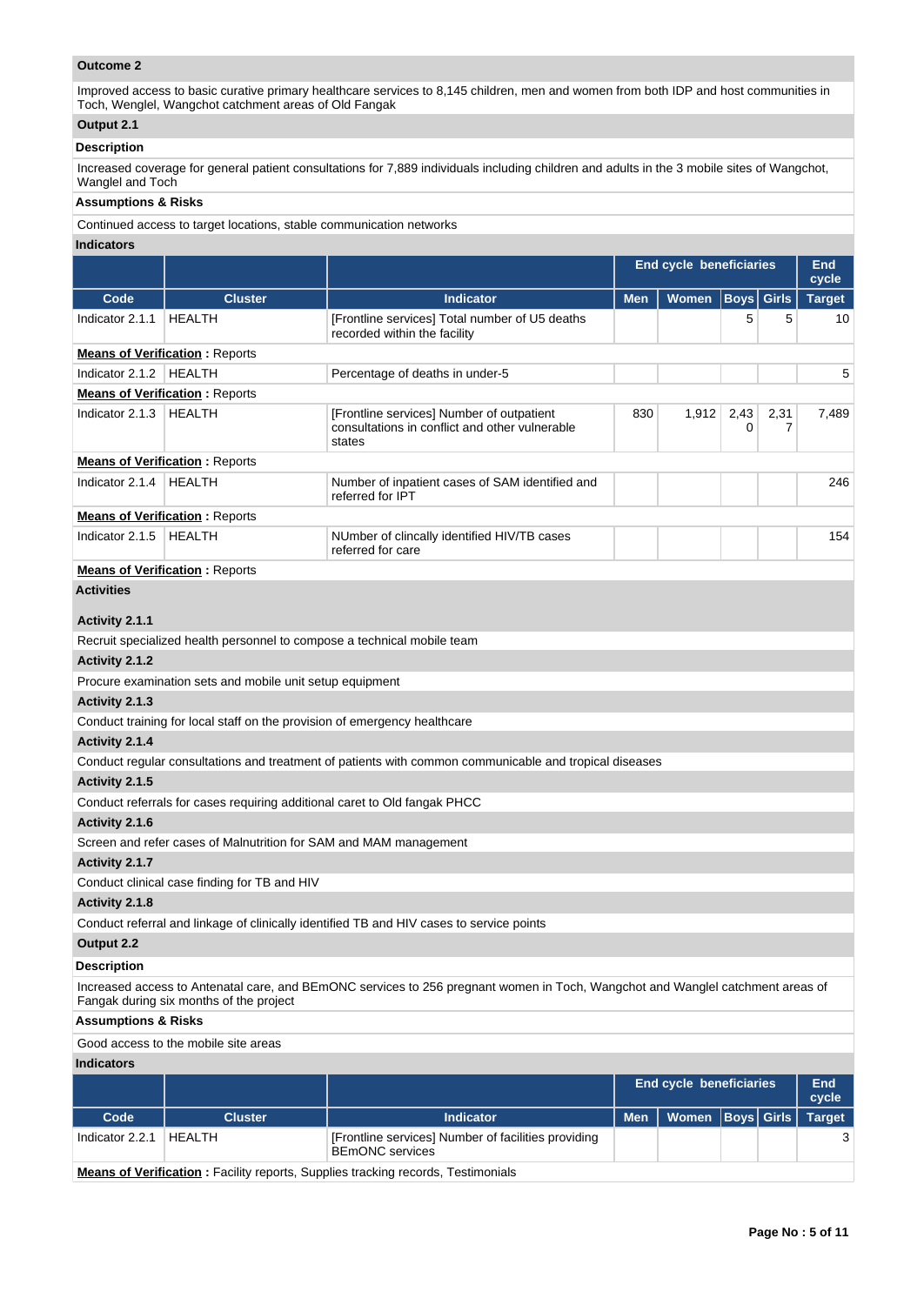| Indicator 2.2.2   HEALTH                                                       |                                                                                         | [Frontline services] Number of deliveries attended<br>by skilled birth attendants in conflict-affected and<br>other vulnerable states  |            |                                |                   |  |                     |  |  |  |  |
|--------------------------------------------------------------------------------|-----------------------------------------------------------------------------------------|----------------------------------------------------------------------------------------------------------------------------------------|------------|--------------------------------|-------------------|--|---------------------|--|--|--|--|
|                                                                                | <b>Means of Verification:</b> Facility reports, Supplies tracking records, Testimonials |                                                                                                                                        |            |                                |                   |  |                     |  |  |  |  |
| <b>Activities</b>                                                              |                                                                                         |                                                                                                                                        |            |                                |                   |  |                     |  |  |  |  |
| <b>Activity 2.2.1</b>                                                          |                                                                                         |                                                                                                                                        |            |                                |                   |  |                     |  |  |  |  |
| Procure and deliver Antenatal examination sets and/or requisition of mama Kits |                                                                                         |                                                                                                                                        |            |                                |                   |  |                     |  |  |  |  |
| Activity 2.2.2                                                                 |                                                                                         |                                                                                                                                        |            |                                |                   |  |                     |  |  |  |  |
|                                                                                | Conduct regular examination and counseling for ANC                                      |                                                                                                                                        |            |                                |                   |  |                     |  |  |  |  |
| Activity 2.2.3                                                                 |                                                                                         |                                                                                                                                        |            |                                |                   |  |                     |  |  |  |  |
|                                                                                | Conduct deliveries at 3 sites, through support for local health workers                 |                                                                                                                                        |            |                                |                   |  |                     |  |  |  |  |
| Output 2.3                                                                     |                                                                                         |                                                                                                                                        |            |                                |                   |  |                     |  |  |  |  |
| <b>Description</b>                                                             |                                                                                         |                                                                                                                                        |            |                                |                   |  |                     |  |  |  |  |
|                                                                                | Fangak's Wanglel, Wangchot and Toch                                                     | Increased access to emergency reproductive health care services to children and adults through 3 facilities for catchment areas of Old |            |                                |                   |  |                     |  |  |  |  |
| <b>Assumptions &amp; Risks</b>                                                 |                                                                                         |                                                                                                                                        |            |                                |                   |  |                     |  |  |  |  |
|                                                                                |                                                                                         | Access to areas of operation remains good, availability of kits from pipeline partners                                                 |            |                                |                   |  |                     |  |  |  |  |
| <b>Indicators</b>                                                              |                                                                                         |                                                                                                                                        |            |                                |                   |  |                     |  |  |  |  |
|                                                                                |                                                                                         |                                                                                                                                        |            | <b>End cycle beneficiaries</b> |                   |  | <b>End</b><br>cycle |  |  |  |  |
| Code                                                                           | <b>Cluster</b>                                                                          | <b>Indicator</b>                                                                                                                       | <b>Men</b> | Women                          | <b>Boys</b> Girls |  | <b>Target</b>       |  |  |  |  |
| Indicator 2.3.1                                                                | HEALTH                                                                                  | [Frontline services] Number of health facilities<br>providing SGBV services                                                            |            |                                |                   |  | 3                   |  |  |  |  |
|                                                                                |                                                                                         | Means of Verification: Facility reports, Supplies tracking records, Testimonials                                                       |            |                                |                   |  |                     |  |  |  |  |
| <b>Activities</b>                                                              |                                                                                         |                                                                                                                                        |            |                                |                   |  |                     |  |  |  |  |
| Activity 2.3.1                                                                 |                                                                                         |                                                                                                                                        |            |                                |                   |  |                     |  |  |  |  |
|                                                                                | Request and deliver emergency reproductive Health kits                                  |                                                                                                                                        |            |                                |                   |  |                     |  |  |  |  |
| <b>Activity 2.3.2</b>                                                          |                                                                                         |                                                                                                                                        |            |                                |                   |  |                     |  |  |  |  |
|                                                                                |                                                                                         | Working with community support networks, Active case finding and treatment of SGBV cases                                               |            |                                |                   |  |                     |  |  |  |  |
| Activity 2.3.3                                                                 |                                                                                         |                                                                                                                                        |            |                                |                   |  |                     |  |  |  |  |
|                                                                                | Perform clinical assessment and management of cases identified with STI                 |                                                                                                                                        |            |                                |                   |  |                     |  |  |  |  |
| Outcome 3                                                                      |                                                                                         |                                                                                                                                        |            |                                |                   |  |                     |  |  |  |  |
|                                                                                |                                                                                         | Improved monitoring, evaluation and disease surveillance among target communities during the six months of the project in Old Fangak   |            |                                |                   |  |                     |  |  |  |  |
| Output 3.1                                                                     |                                                                                         |                                                                                                                                        |            |                                |                   |  |                     |  |  |  |  |
| <b>Description</b>                                                             |                                                                                         |                                                                                                                                        |            |                                |                   |  |                     |  |  |  |  |
|                                                                                |                                                                                         | Regular reporting of activities to cluster and key stakeholders, partners and case management during activities on regular basis       |            |                                |                   |  |                     |  |  |  |  |
| <b>Assumptions &amp; Risks</b>                                                 |                                                                                         |                                                                                                                                        |            |                                |                   |  |                     |  |  |  |  |
| Stable communication network                                                   |                                                                                         |                                                                                                                                        |            |                                |                   |  |                     |  |  |  |  |
| <b>Indicators</b>                                                              |                                                                                         |                                                                                                                                        |            |                                |                   |  |                     |  |  |  |  |
|                                                                                |                                                                                         |                                                                                                                                        |            | <b>End cycle beneficiaries</b> |                   |  | <b>End</b>          |  |  |  |  |
|                                                                                |                                                                                         |                                                                                                                                        |            |                                |                   |  | cycle               |  |  |  |  |
| Code                                                                           | <b>Cluster</b>                                                                          | <b>Indicator</b>                                                                                                                       | <b>Men</b> | <b>Women</b>                   | <b>Boys</b> Girls |  | <b>Target</b>       |  |  |  |  |
| Indicator 3.1.1                                                                | <b>HEALTH</b>                                                                           | [Frontline services] Number of staff trained on<br>disease surveillance and outbreak response                                          | 5          | 4                              |                   |  | 9                   |  |  |  |  |
|                                                                                | <b>Means of Verification:</b> Training reports, Area trends analysis                    |                                                                                                                                        |            |                                |                   |  |                     |  |  |  |  |
| Indicator 3.1.2                                                                | <b>HEALTH</b>                                                                           | Number of advocacy and information sharing<br>meetings conducted                                                                       |            |                                |                   |  | 2                   |  |  |  |  |
|                                                                                | <b>Means of Verification:</b> Minutes of the meetings                                   |                                                                                                                                        |            |                                |                   |  |                     |  |  |  |  |
| <b>Activities</b>                                                              |                                                                                         |                                                                                                                                        |            |                                |                   |  |                     |  |  |  |  |
| Activity 3.1.1                                                                 |                                                                                         |                                                                                                                                        |            |                                |                   |  |                     |  |  |  |  |
|                                                                                |                                                                                         | Conduct training for staff on surveillance and the District Health Information System (DHIS)                                           |            |                                |                   |  |                     |  |  |  |  |
| Activity 3.1.2                                                                 |                                                                                         |                                                                                                                                        |            |                                |                   |  |                     |  |  |  |  |
|                                                                                | Surveillance reporting on weekly basis by site                                          |                                                                                                                                        |            |                                |                   |  |                     |  |  |  |  |
| Activity 3.1.3                                                                 |                                                                                         |                                                                                                                                        |            |                                |                   |  |                     |  |  |  |  |
|                                                                                |                                                                                         | Conduct advocacy and information sharing meetings with the communities in the catchment areas                                          |            |                                |                   |  |                     |  |  |  |  |
| <b>Additional Targets:</b>                                                     |                                                                                         |                                                                                                                                        |            |                                |                   |  |                     |  |  |  |  |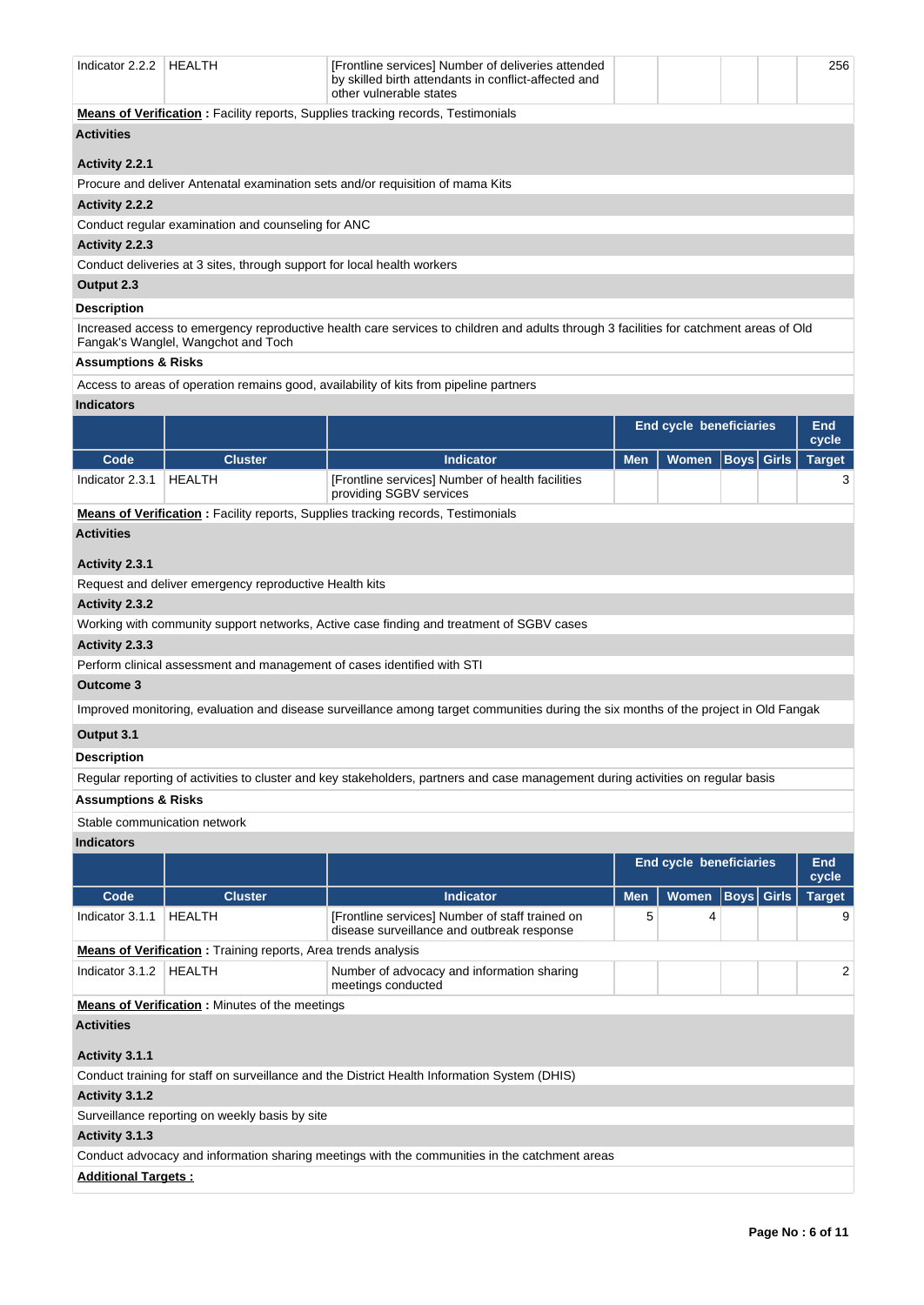## **Monitoring & Reporting plan**

The overall project management will be under the Director for the organization. Programs Director will work with the Director and the Associate Coordinator who will manage the technical aspects of the project. These persons will be based in Juba. The Associate Coordinator will schedule regular field visits to monitor the activities of the project. In the field, the Health team will be supervised by a Project Officer based in the field and working with the mobile team. This position will on daily basis move to the mobile sites with the teams. The technical staff on the front line will collect and record data on daily basis based on the activity time table. These reports will be compiled by the Project Officer who will share daily for EWARN reporting system and weekly for other regular data management. This reports will be compiled in Juba and shared on monthly basis with the Health cluster and other partners involved by the Associate Coordinator for for the project.

The Associate Coordinator is the sole responsible person to monitor the activities. He will conduct Bi-monthly visits to the field site for monitoring. Meanwhile, daily communications to be maintained with the field teams to share updates on the activities. An M&E tool will be designed from extracts of the logframe mainly the indicators to be used for monitoring the activities progress. An activity plan will also be developed based on the work plan for the project and the schedule of the mobile team rotating within the sites in the mobile fashion.

## **Workplan**

| <b>Activitydescription</b>                                                                                                                           | Year |  |  |  |   |                         |              |    |                         |                         |  | 12 |
|------------------------------------------------------------------------------------------------------------------------------------------------------|------|--|--|--|---|-------------------------|--------------|----|-------------------------|-------------------------|--|----|
| Activity 1.1.1: Conduct training for staff on health education approaches to patients                                                                | 2017 |  |  |  | X |                         |              |    |                         |                         |  |    |
| Activity 1.1.2: Conduct routine health education for patients during outreach<br>services                                                            | 2017 |  |  |  | X | X                       | X            | X  | X                       | $\times$                |  |    |
| Activity 1.1.3: Strengthen regular engagement of the 3 village health committees in<br>the delivery of health services in Toch, Wanglel and Wangchot | 2017 |  |  |  |   | X                       | X            | X. | X.                      | X                       |  |    |
| Activity 1.2.1: Request for vaccines and cold boxes                                                                                                  | 2017 |  |  |  | X |                         | X            |    |                         | X                       |  |    |
| Activity 1.2.2: Support in monitoring cold chain system in Old Fangak                                                                                | 2017 |  |  |  | X | X                       | X            | X  | X                       | X                       |  |    |
| Activity 1.2.3: Conduct outreach vaccination exercises                                                                                               | 2017 |  |  |  | X | $\overline{\mathsf{x}}$ | $\mathsf{X}$ | X. | X.                      | $\overline{\mathsf{x}}$ |  |    |
| Activity 2.1.1: Recruit specialized health personnel to compose a technical mobile<br>team                                                           | 2017 |  |  |  |   |                         |              |    |                         |                         |  |    |
| Activity 2.1.2: Procure examination sets and mobile unit setup equipment                                                                             | 2017 |  |  |  | X |                         |              |    |                         |                         |  |    |
| Activity 2.1.3: Conduct training for local staff on the provision of emergency<br>healthcare                                                         | 2017 |  |  |  |   | X                       |              |    |                         |                         |  |    |
| Activity 2.1.4: Conduct regular consultations and treatment of patients with<br>common communicable and tropical diseases                            | 2017 |  |  |  | X | X                       | X            | X  | ΙX.                     | X                       |  |    |
| Activity 2.1.5: Conduct referrals for cases requiring additional caret to Old fangak<br>PHCC                                                         | 2017 |  |  |  | X | X                       | X            | X  | X                       | X                       |  |    |
| Activity 2.1.6: Screen and refer cases of Malnutrition for SAM and MAM<br>management                                                                 | 2017 |  |  |  | X | $\times$                | $\times$     | X  | X.                      | X                       |  |    |
| Activity 2.1.7: Conduct clinical case finding for TB and HIV                                                                                         | 2017 |  |  |  | X | X                       | X            | X  | $\mathsf{\overline{X}}$ | X                       |  |    |
| Activity 2.1.8: Conduct referral and linkage of clinically identified TB and HIV cases<br>to service points                                          | 2017 |  |  |  | X | $\overline{\mathsf{x}}$ | X            | X. | X.                      | ΙX.                     |  |    |
| Activity 2.2.1: Procure and deliver Antenatal examination sets and/or requisition of<br>mama Kits                                                    | 2017 |  |  |  | X | X                       |              |    |                         |                         |  |    |
| Activity 2.2.2: Conduct regular examination and counseling for ANC                                                                                   | 2017 |  |  |  | X | X                       | X            | X. | X                       | X                       |  |    |
| Activity 2.2.3: Conduct deliveries at 3 sites, through support for local health workers                                                              | 2017 |  |  |  | X | X                       | $\times$     | X  | X                       | X                       |  |    |
| Activity 2.3.1: Request and deliver emergency reproductive Health kits                                                                               | 2017 |  |  |  | X | X                       |              | X  | X                       |                         |  |    |
| Activity 2.3.2: Working with community support networks, Active case finding and<br>treatment of SGBV cases                                          | 2017 |  |  |  | X | X                       | X            | X  | X                       | X                       |  |    |
| Activity 2.3.3: Perform clinical assessment and management of cases identified<br>with STI                                                           | 2017 |  |  |  | X | X                       | X            | X. | $\mathsf{X}$            | X                       |  |    |
| Activity 3.1.1: Conduct training for staff on surveillance and the District Health<br>Information System (DHIS)                                      | 2017 |  |  |  |   | х                       |              |    |                         |                         |  |    |
| Activity 3.1.2: Surveillance reporting on weekly basis by site                                                                                       | 2017 |  |  |  | X | X                       | X            | X  | ΙX.                     | X                       |  |    |
| Activity 3.1.3: Conduct advocacy and information sharing meetings with the<br>communities in the catchment areas                                     | 2017 |  |  |  | X |                         |              |    | X                       |                         |  |    |

## **OTHER INFO**

## **Accountability to Affected Populations**

The project will hold advocacy meetings with the community to sensitize it about the services, the budget and how the budget will be used to help reduce the health problems facing the community. The meeting will include local leaders, children, women and representatives of local groups; women groups, dance groups. A second meeting will be conducted with the community to ascertain the impacts of the project. Recommendations from this meetings will be noted for further planning purposes.

**Implementation Plan**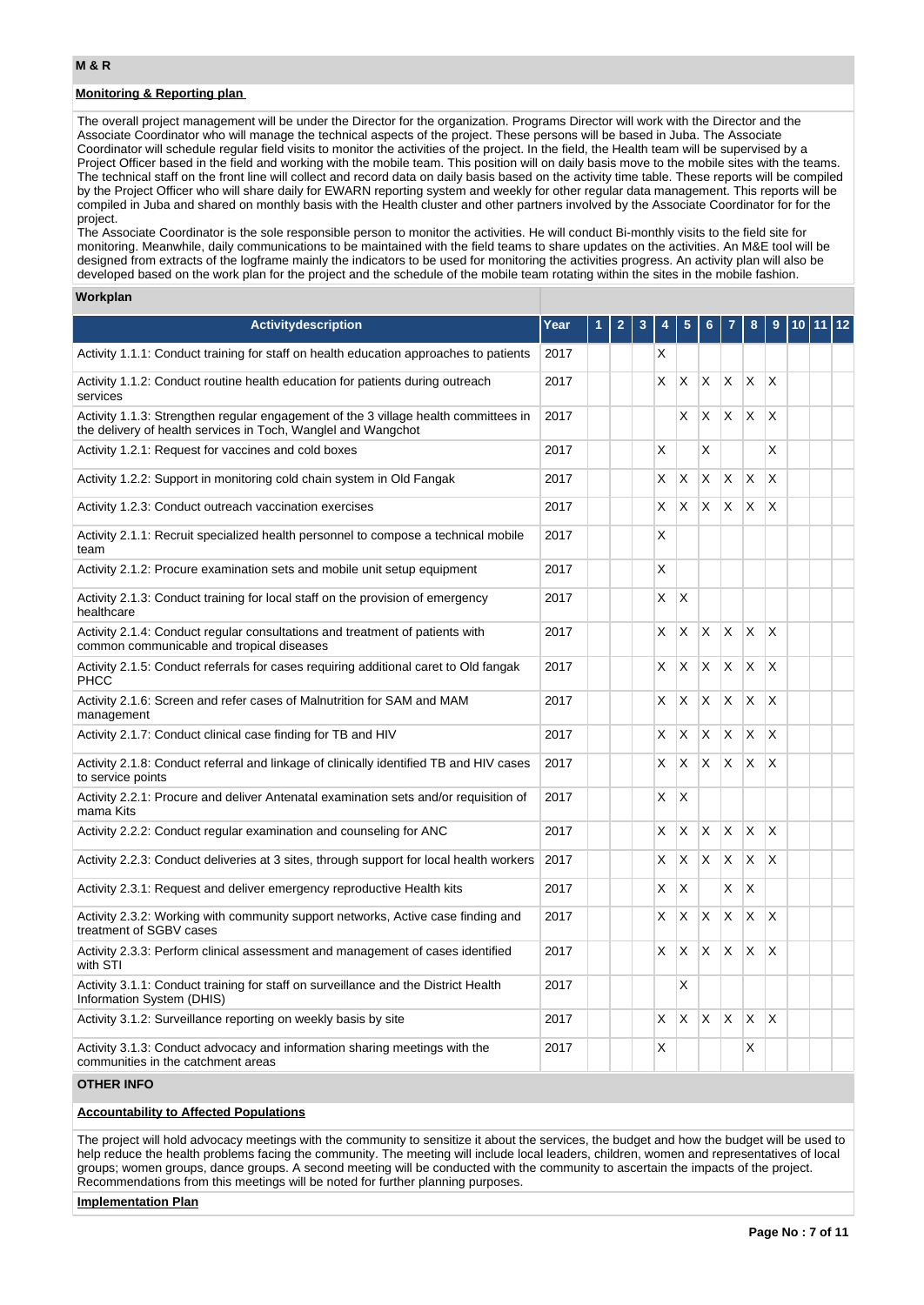The project will start from the first day of April. Within April, recruitment of Health mobile teams will be conducted, procurement of needed equipment will be finalize and any necessary training required for the staff to continue ith the project will be conducted. Routine activities including active case finding, treatment will be conducted through out the project period. It is a new project initiative in that location. High coordination will be done with the local partners on ground.

#### **Coordination with other Organizations in project area**

**Name of the organization Areas/activities of collaboration and rationale** 

#### **Environment Marker Of The Project**

#### **Gender Marker Of The Project**

2b-The principal purpose of the project is to advance gender equality

#### **Justify Chosen Gender Marker Code**

Hold the Child is looking at building resilience among communities and families to bring up the children in the best possible manner. A child encounters at different stages of development, various people in the society. Based on this fact, gender equality provides the best opportunity of exposure to these children for better development.

The project is designed to meet the needs of boys, girls, women and men differently in order to exercise their role toward bringing up the child. Data will be dis-aggregated by gender and age to have much more intense impact on the services.

## **Protection Mainstreaming**

The project has been designed to identify protection related issues. Standard Operating Procedures will be developed for all nutrition sites to follow in order to factor in protection mainstreaming during assessment of children.

#### **Country Specific Information**

## **Safety and Security**

Old Fangak since the fighting broke out in South Sudan in 2013, it has been under the opposition. It is managed through opposition system till present day. The location has not been safe for foreign nationals from Uganda and Dinka ethnic people in South Sudan being a Nuer area. A lot of skepticism still surrounds the freedom of movement for the groups previously not allowed to fly to Old Fangak.

## **Access**

Old Fangak is a vast location divided in to Old Fangak and New Fangak. The main means of movement is by River using speed boats, canoes and by air from Juba. Often times in areas where there is no swamp or river within Old Fangak, walking becomes an option. There are no roads, 4 airstrips are functional; 1 in Toch, far South of Fangak, 2 within Old Fangak located at Old Fangak Centre and in Chotbora, 1 in New Fangak. During rainy seasons, these airstrips are only land-able by Choppers. Fixed wing planes are only feasibly operational in dry seasons.

#### **BUDGET**

| Code | <b>Budget Line Description</b>                                                                                                                                                                                                                                                                                                                                                      |   | D / S Quantity Unit | cost          | <b>Duration</b><br>Recurran<br>ce | $\frac{9}{6}$<br>charged<br>to CHF | <b>Total Cost</b> |
|------|-------------------------------------------------------------------------------------------------------------------------------------------------------------------------------------------------------------------------------------------------------------------------------------------------------------------------------------------------------------------------------------|---|---------------------|---------------|-----------------------------------|------------------------------------|-------------------|
|      | <b>Staff and Other Personnel Costs</b>                                                                                                                                                                                                                                                                                                                                              |   |                     |               |                                   |                                    |                   |
| 1.1  | <b>Programs Director</b>                                                                                                                                                                                                                                                                                                                                                            | S | 1                   | 3,000<br>.00  | 6                                 | 8.32                               | 1,497.60          |
|      | The programs is a high level staff in the project. This position will oversee the project activities and approve large funds required<br>by the project in line with the budget. This position will dedicate 10% of its time for this project.                                                                                                                                      |   |                     |               |                                   |                                    |                   |
| 1.2  | Associate Coordinator                                                                                                                                                                                                                                                                                                                                                               | D | $\mathbf{1}$        | 2,500<br>.00. | 6                                 | 20.00                              | 3,000.00          |
|      | The position is responsible fo the overall technical oversight of the project. It will guide the project activities and plans, conduct<br>training for the staff as stipulated, responsible for technical report writing and staffing as well as participation in recruitment of<br>technical staff. The position will spend 30% of the time on this project to ensure its success. |   |                     |               |                                   |                                    |                   |
| 1.3  | Project Officer                                                                                                                                                                                                                                                                                                                                                                     | D | 1                   | 1.600<br>.00  | 6                                 | 100.00                             | 9,600.00          |
|      | The project Officer is responsible for ensuring for the day to day project activities. It will be based in the field and moving with the<br>team to project sites. Reporting to the Associate Coordinator and quality of project are primary concerns for this position at the<br>field level. This position will spend 100% of its time for this project.                          |   |                     |               |                                   |                                    |                   |
| 1.4  | Midwife                                                                                                                                                                                                                                                                                                                                                                             | D | 1                   | 1,200<br>.00  | 6                                 | 100.00                             | 7,200.00          |
|      | This position will assist with Antenatal care and obstetric related cases during the project period. It will be based in the field with<br>the teams spending 100% of its time during the project period.                                                                                                                                                                           |   |                     |               |                                   |                                    |                   |
| 1.5  | <b>Clinical Officer</b>                                                                                                                                                                                                                                                                                                                                                             | D | 1                   | 1,400<br>.00  | 6                                 | 100.00                             | 8,400.00          |
|      | These are technical front line staff who will conduct consultations for patients on project days. They are responsible for the<br>management of the patients and generation of primary data. 2 are required for this purpose to spend 100% of their time in the<br>project.                                                                                                         |   |                     |               |                                   |                                    |                   |
| 1.6  | <b>Health Promotion Officer</b>                                                                                                                                                                                                                                                                                                                                                     | D |                     | 450.0<br>Ω    | 6                                 | 100.00                             | 2,700.00          |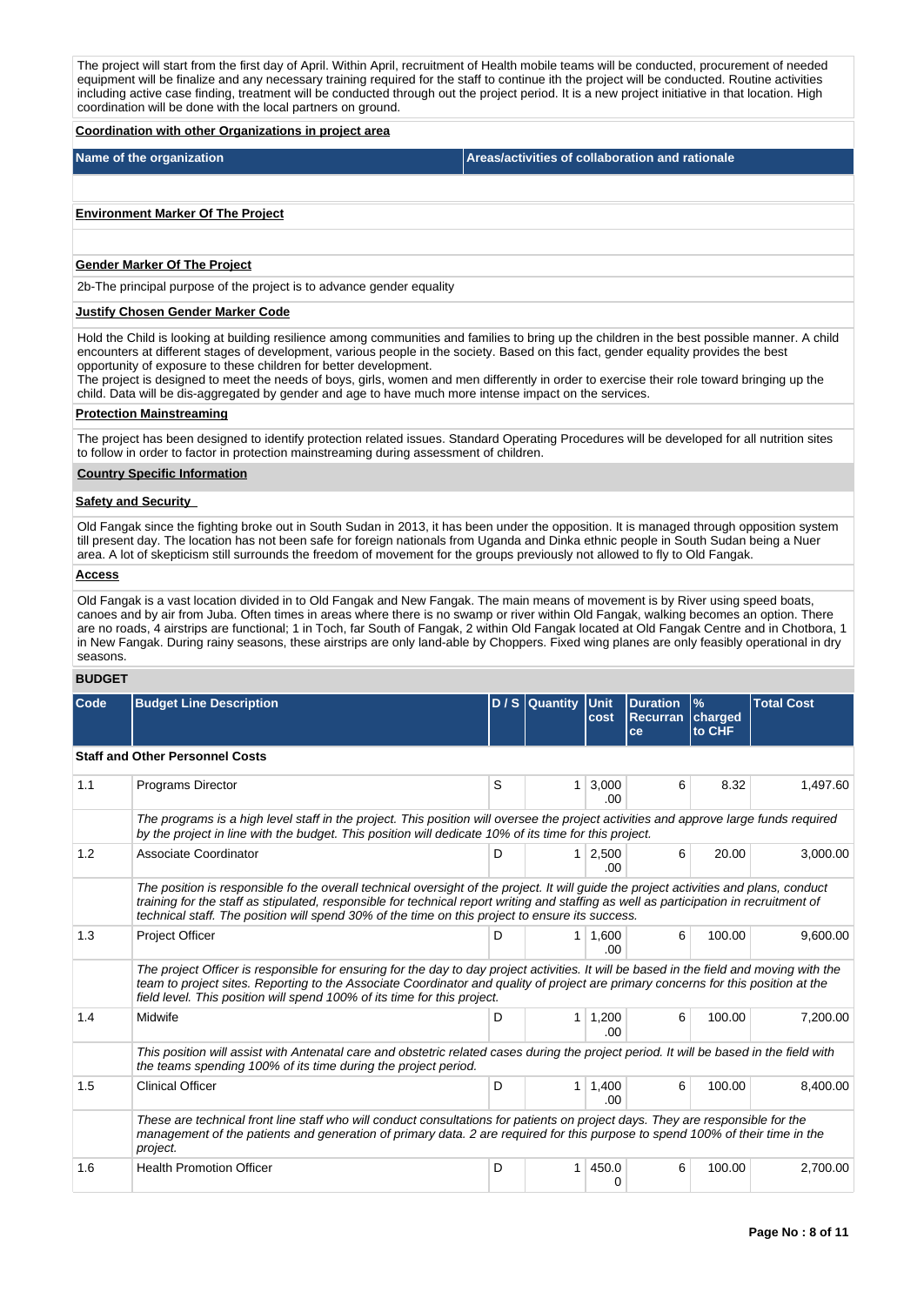|                  | This position is basically responsible for Health Education and promotion for patients. It will spend 100% of its time for the project.                                                                                                                                                                                                                                                                                      |   |                |                       |              |        |           |  |  |  |
|------------------|------------------------------------------------------------------------------------------------------------------------------------------------------------------------------------------------------------------------------------------------------------------------------------------------------------------------------------------------------------------------------------------------------------------------------|---|----------------|-----------------------|--------------|--------|-----------|--|--|--|
| 1.7              | Dispenser                                                                                                                                                                                                                                                                                                                                                                                                                    | D | $\mathbf{1}$   | 450.0<br>0            | 6            | 100.00 | 2,700.00  |  |  |  |
|                  | This will be responsible for the dispensing of drugs to the patients during outreach days. It will spend 100% of its time for the<br>project.                                                                                                                                                                                                                                                                                |   |                |                       |              |        |           |  |  |  |
| 1.8              | Human Resource Officer                                                                                                                                                                                                                                                                                                                                                                                                       | S | 1 <sup>1</sup> | 1,800<br>.00          | 6            | 10.00  | 1.080.00  |  |  |  |
|                  | THis position is among support staff for the project responsible for organizing the recruitment of staff and their welfare issues. It<br>will allocate 10% of its time for this purposes during the project period.                                                                                                                                                                                                          |   |                |                       |              |        |           |  |  |  |
| 1.9              | <b>Finance Officer</b>                                                                                                                                                                                                                                                                                                                                                                                                       | S | 1 <sup>1</sup> | 1,800<br>.00          | 6            | 10.00  | 1,080.00  |  |  |  |
|                  | The finance officer is among support staff to deal with transaction issues related to money during the project. It will spend 10% of<br>their time for this project.                                                                                                                                                                                                                                                         |   |                |                       |              |        |           |  |  |  |
| 1.10             | <b>Operations Officer</b>                                                                                                                                                                                                                                                                                                                                                                                                    | D | 1 <sup>1</sup> | 1,500<br>.00          | 6            | 10.00  | 900.00    |  |  |  |
|                  | Operations Officer supports with logistical arrangements including movement of personnel, commodities and supplies for the<br>project. It will allocate 10% of its time fo this project during the time period of the project.                                                                                                                                                                                               |   |                |                       |              |        |           |  |  |  |
| 1.11             | Laboratory technician                                                                                                                                                                                                                                                                                                                                                                                                        | D |                | $1 \mid 1,000$<br>.00 | 6            | 100.00 | 6,000.00  |  |  |  |
|                  | This position will support with laboratory rapid diagnostic procedures needed to support the team. It will spend 100% of its time<br>on this project.                                                                                                                                                                                                                                                                        |   |                |                       |              |        |           |  |  |  |
|                  | <b>Section Total</b>                                                                                                                                                                                                                                                                                                                                                                                                         |   |                |                       |              |        | 44,157.60 |  |  |  |
|                  | <b>Supplies, Commodities, Materials</b>                                                                                                                                                                                                                                                                                                                                                                                      |   |                |                       |              |        |           |  |  |  |
| 2.1              | Consumable commodities                                                                                                                                                                                                                                                                                                                                                                                                       | D | 1 <sup>1</sup> | 800.0<br>0            | 3            | 100.00 | 2,400.00  |  |  |  |
|                  | Monthly lumpsum cash allocation for Disinfectants, examination gloves, disposable syringes and needles, cotton rolls, gauze rolls,                                                                                                                                                                                                                                                                                           |   |                |                       |              |        |           |  |  |  |
| $2.2\,$          | Boma tents                                                                                                                                                                                                                                                                                                                                                                                                                   | D | 1 <sup>1</sup> | 4,000<br>.00          | 1            | 100.00 | 4,000.00  |  |  |  |
|                  | Tents are needed to set up emergency and mobile sites each time the team goes to a location. 2 sets of mobile tents are<br>required for the that purpose through out the project period. The tents will be required for each for consultations, ANC, EPI and<br>waiting area/Health Education                                                                                                                                |   |                |                       |              |        |           |  |  |  |
| 2.3              | <b>Examination sets</b>                                                                                                                                                                                                                                                                                                                                                                                                      | D |                | $4 \mid 1,600$<br>.00 | $\mathbf{1}$ | 100.00 | 6,400.00  |  |  |  |
|                  | Examination sets for general consultations, ANC services for the team. 2 sets each for the entire team are enough for the project.<br>period. These will include: sphygmomanometers, stethoscopes, clinical thermometers, weighing scales, patella harmers,<br>fetoscopes, examination gloves, examination couch, measuring tapes among others.                                                                              |   |                |                       |              |        |           |  |  |  |
| 2.4              | Laboratory test kits                                                                                                                                                                                                                                                                                                                                                                                                         | D | 6              | 200.0<br>0            | $\mathbf{1}$ | 100.00 | 1,200.00  |  |  |  |
|                  | Mobile laboratory test kits to support diagnosis will be needed for the team. A lumbsum allocation for rapid diagnostic kits<br>including for Malaria, syphilis, gonorrhea, legionella, chlamydia and HCG will be required on quarterly basis.                                                                                                                                                                               |   |                |                       |              |        |           |  |  |  |
| 2.5              | Charter plane                                                                                                                                                                                                                                                                                                                                                                                                                | D |                | $2 \mid 3,500$<br>.00 | 1            | 100.00 | 7,000.00  |  |  |  |
|                  | Most of the equipment require to be procured from Juba and taken to the field site on timely manner. 2 charters during the project<br>period will be scheduled at the beginning of the project and midway within the project for huge commodity transport requires.<br>UNHAS which is a regular flight providing partner for Humanitarian aid services has limited capacity for cargo which may delay<br>project activities. |   |                |                       |              |        |           |  |  |  |
|                  | <b>Section Total</b>                                                                                                                                                                                                                                                                                                                                                                                                         |   |                |                       |              |        | 21,000.00 |  |  |  |
| <b>Equipment</b> |                                                                                                                                                                                                                                                                                                                                                                                                                              |   |                |                       |              |        |           |  |  |  |
| 3.1              | Boat purchase for mobility                                                                                                                                                                                                                                                                                                                                                                                                   | D | 1              | 10,00<br>0.00         | 1            | 100.00 | 10,000.00 |  |  |  |
|                  | Due to the mobile nature of the project, transport is very much needed to facilitate the movement of the team. The context of Old<br>Fangak presents a huge challenge with transport. Hiring of boats becomes much more expensive than purchasing. 1 boat would<br>be enough for the project. The allocation will buy the boat engine and its body.                                                                          |   |                |                       |              |        |           |  |  |  |
| 3.2              | Furniture                                                                                                                                                                                                                                                                                                                                                                                                                    | D | $\mathbf{1}$   | 700.0<br>0            | 1            | 100.00 | 700.00    |  |  |  |
|                  | The team requires furniture for seating as well as the patients who will need mats to seat during Health education and<br>consultations. This will be a lamb-sum cost for furniture for General consultations, ANC, EPI and waiting area to be purchased<br>once during the project period.                                                                                                                                  |   |                |                       |              |        |           |  |  |  |
|                  | <b>Section Total</b>                                                                                                                                                                                                                                                                                                                                                                                                         |   |                |                       |              |        | 10,700.00 |  |  |  |
| <b>Travel</b>    |                                                                                                                                                                                                                                                                                                                                                                                                                              |   |                |                       |              |        |           |  |  |  |
| 5.1              | Return air-tickets                                                                                                                                                                                                                                                                                                                                                                                                           | D | 3 <sup>1</sup> | 550.0<br>0            | 2            | 100.00 | 3,300.00  |  |  |  |